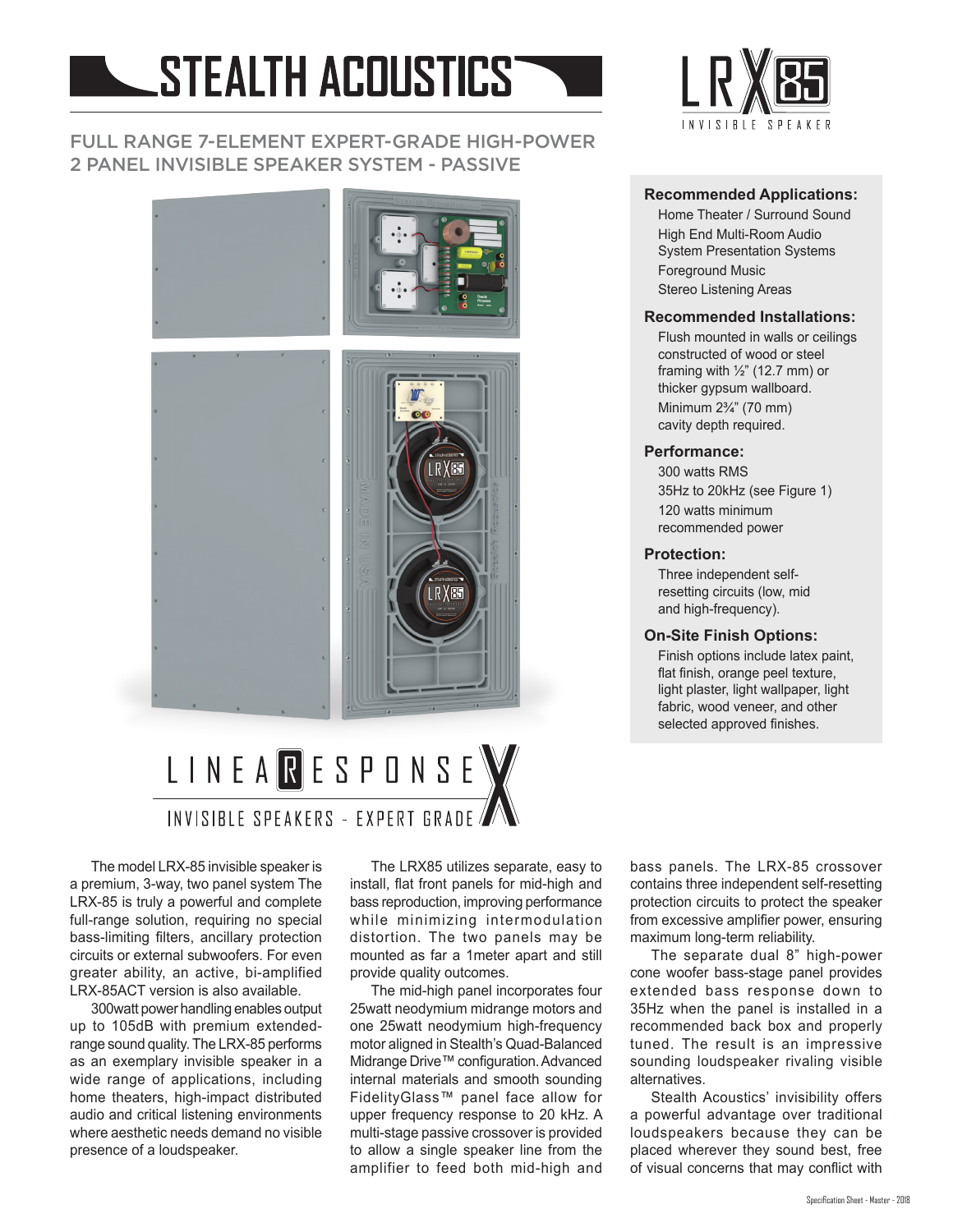

architectural features. The LRX-85 is designed to be installed into standard wall or ceiling constructions with many on-site finishing options that include paint, light wallpaper, fabrics, wood veneers, vinyl graphics and selected texture coats. There is no need for non-standard wallboard finishing materials. Installation instructions are shown on a paper overlay that is to be removed before installation. The overlay can also be used as a cutting template for retrofitting the speakers into existing wallboard. Unique mounting and advanced finishing methods may be accomplished using special techniques.

All Stealth Acoustics speakers are covered by a standard 5 year manufacturer's warranty as well as an optional 15 year extended warranty.



#### **Product Specifications**

#### **Frequency Response:**

35Hz to 20kHz (see Figure 1)

#### **Power Capacity:**

300 watts RMS 120 watts minimum recommended power

#### **Protection:**

Three independent self-resetting devices (low, mid-range and high frequency),

#### **Sensitivity:**

84 dB (1 watt / 1 meter)

#### **Driver Components:**

High frequency: 1" (25 mm) neodymium motor Midrange frequency: Four 1" (30 mm) neodymium motors Low-frequency: dual1.5" (38 mm) voice coil, 8" (203 mm) woofer and ceramic 20 oz. (622 gr) magnet

#### **Crossover:**

Passive 3-Way @ 500Hz and 3kHz (asymmetrical)

#### **System Impedance:**

8Ω nominal

#### **Polar Dispersion:**

170 degrees vertical and horizontal

**Dimensions LRX85-HM** (High-Mid Panel only)**:**

| Width:                                     | 15%" (403 mm) |
|--------------------------------------------|---------------|
| Height:                                    | 12" (305 mm)  |
| Mounting Depth: 2 <sup>3</sup> /4" (70 mm) |               |

## **Dimensions LRX85-LF** (Low Frequency Panel only)**:**

Width: 15<sup>7/</sup>s" (403 mm)<br>
Height: 30" (762 mm) 30" (762 mm) Mounting Depth: 2½" (64 mm)

#### **Shipping Weight:**

61 lbs. (28 kg) per pair (4 Panels)

#### **Included Accessories:**

Mounting shims Mounting screws Terminal wrench

#### **Optional Accessories:**

| ----------------------- |                                       |  |
|-------------------------|---------------------------------------|--|
| PS12/30                 | PlaceSavers™                          |  |
| MBX12/30                | UL Listed Metal Back Boxes            |  |
| <b>MBA 30</b>           | UL Listed Metal Back Box - Adjustable |  |
| <b>MBC 12</b>           | Concrete Back Box                     |  |
| $SK-1$                  | Shim Kit                              |  |
| <b>WARRANTY</b>         | Extended Warranty - 15 year           |  |
|                         |                                       |  |



a division of Dimensional Communications, Inc. | ©2018 Stealth Acoustics **StealthAcoustics.com**